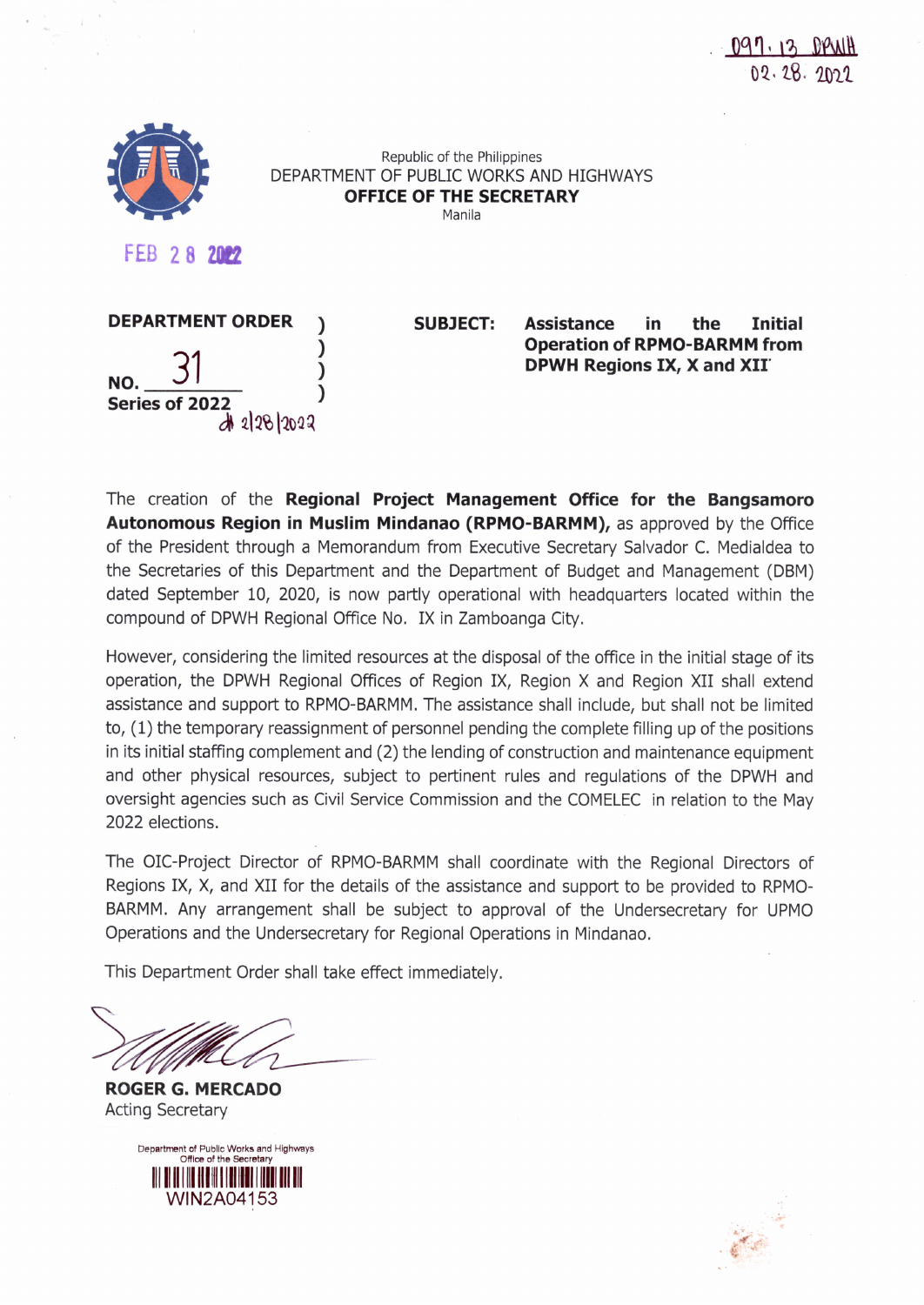

#### REPUBUCOF THE PHlLIPPINES DEPARTMENT OF BUDGET AND MANAGEMENT GENERAL SOLANO STREET, SAN MIGUEL, MANILA

JAN 0 3 2020

 $\lambda$  . -

### **MEMORANDUM FOR THE PRESIDENT**

- Thru **The Executive Secretary**
- **The Secretary** From  $\frac{1}{4}$ Department of Budget and Management (DBM)
- Subject **DEPARTMENT OF' PUBUC WORKS AND HIGHWAYS (DPWH) - REQUEST FOR THE CREATION OF A REGIONAL PROJECT MANAGEMENT OFFICE (RPMO) FOR** .THE **BANGSAMORO AUTONOMOUS REGION IN MUSUM MINDANAO (BARMM)**

## **Nature of Request**

1.0 This pertains to the request of the DPWH for the creation of an **RPMO for the BARMM (RPMO-SARMM),** pursuant to the provisions of Republic Act (RA) No. 11054<sup>1</sup> dated July 27, 2018.

Likewise, the DPWH is proposing the creation of 400 positions that will serve as the staffing complement of the RPMO-BARMM, which shall be under the supervision of the OPWH Undersecretary for Unified Project Management Office Operations.

<sup>1</sup> An Act Providing for the Organic Law for the Bangsamoro Autonomous Region In Muslim Mindanao, Repealing for the Purpose Republic Act No. 6734, Entitled "An Act Providing for an Organic Act for the Autonomous Region in Muslim Mindanao," as Amended by Republic Act No. 9054, Entitled "An Act to Strengthen and Expand the. Organic Act for the Autonomous Region In Muslim Mindanao"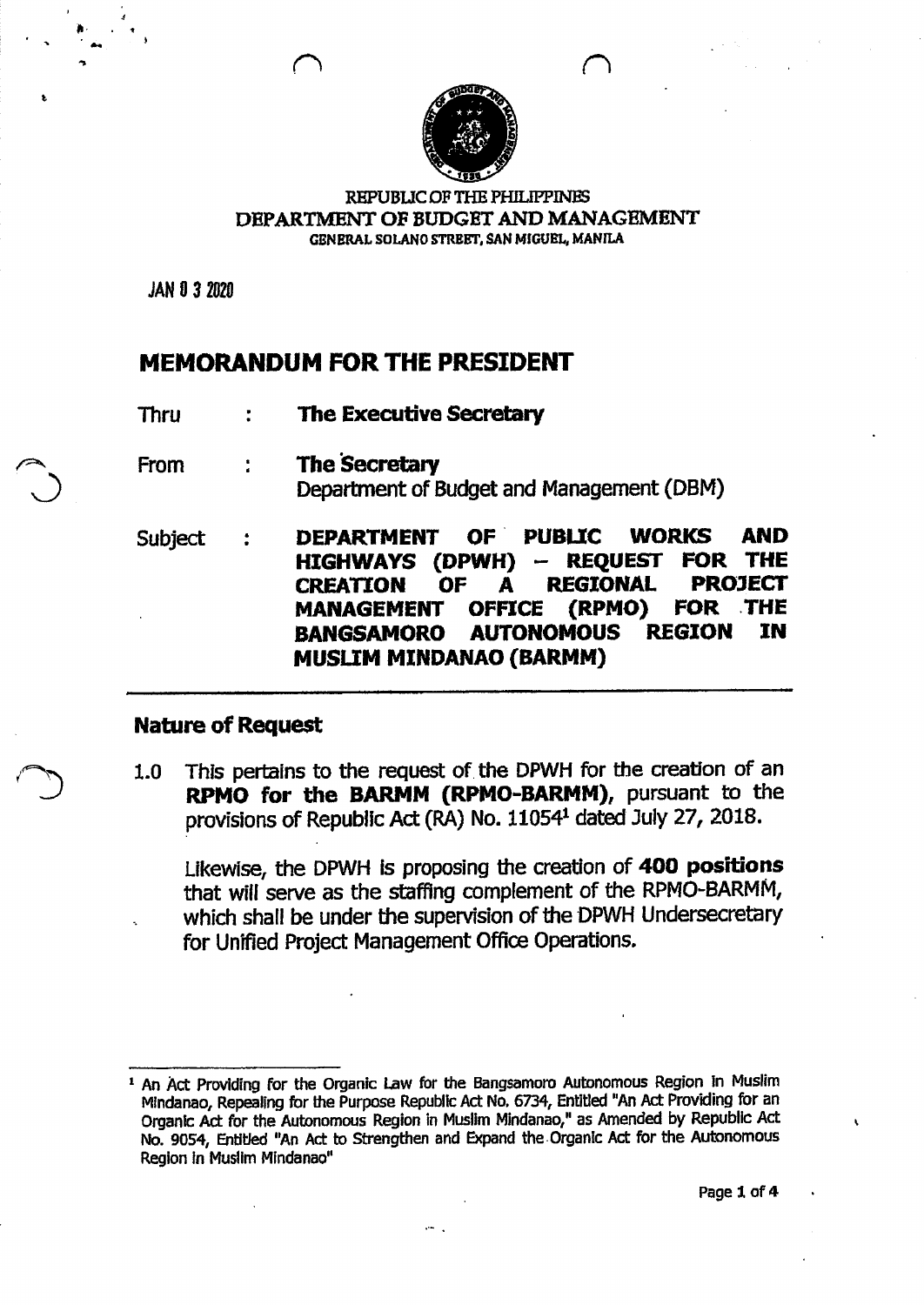Moreover, the RPMO-BARMM is proposed to be headed by one (1) Project Manager IV, Salary Grade (SG)-28 position, to be assisted by one (1) Project Manager III, SG-27 item.

### Background Information

 $\frac{1}{2}$  $\frac{1}{2}$ .

> 2.0 The proposal of the DPWH is in line with Section 37, Article XIII of RA No. 11054, to wit:

> > ''The National Government shall fund and implement the construction and maintenance of' national roads, bridges, water supply and services, and flood control and irrigation systems and for the maintenance of existing airports, seaports, and wharves in the Bangsamoro Autonomous Region: Provided, That with regard to water supply and services, flood control, and irrigation systems that connect to or from facilities outside the Bangsamoro Autonomous Region, there shall be cooperation and coordination between the Bangsamoro Government and the appropriate national or local government bodies. All national roads and bridges in the Bangsamoro Autonomous Region shall be Included In the National Road Network Information System. Nationally-funded infrastructure projects shall be implemented by the National Govemment.

> > The Bangsamoro Government shall submit proposals to the appropriate national government agency for the inclusion of the cost of such maintenance in the latter's budget that shall be submitted to the Congress of the Philippines for inclusion In the General Appropriations Act. Funding for national roads, bridges, and irrigation systems shall be regularly released to the relevant departments of the National Government."

3.0 In view of this, the DPWH highlighted that the proposed RPMO-BARMM shall undertake all activities related to the implementation of national infrastructure projects In the Provinces of Lanao del Sur, Maguindanao, Sulu, and Tawl-Tawi, including the direct construction of infrastructure projects in the Region that will be funded by the General Appropriations

Page 2 of 4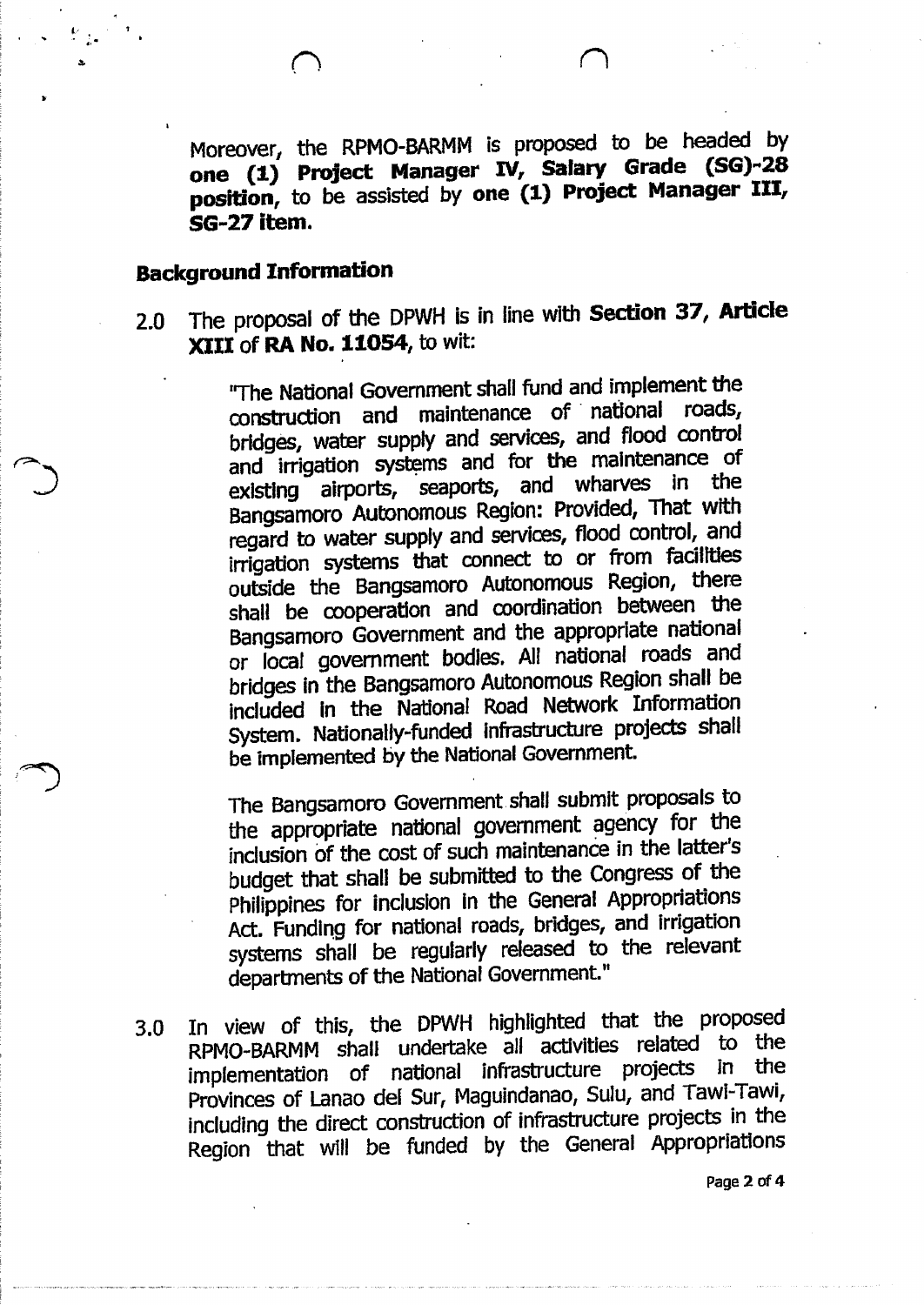$\mathcal{F}_{\hat{p}}$ 

 $\frac{1}{2}$ .  $\frac{1}{2}$ .'

Act (GAA), as well as assist other government agendes concerned in the implementation of Official Development Assistance-financed projects within the BARMM.

As represented by the DPWH, for FY 2020, the RPMO-BARMM will initially focus on the implementation of 168 various roads, bridges, flood control, irrigation, and other public infrastructure projects in the BARMM.

Moreover, the creation of the RPMO-BARMM is being preferred and recommended by the Bangsamoro Government instead of the creation of a DPWH RegIonal Office in the BARMM whose functions could overlap with those of the Ministry of Public Works of the Bangsamoro Government.

## Findings and Recommendations

4.0 In light of the recommendation of the Bangsamoro Government' and in order to operationalize the provisions and intent of RA No. 11054, we recommend the creation RPMO..BARMM under the DPWH to serve as a dedicated office which will directly implement various locally funded and foreign-assisted infrastructure projects in the municipalities, cities, and provinces that comprise the BARMM.

However, inasmuch as RA No. 11054 does not expressly provide for the creation of an office/unit in the DPWH that will directly implement the construction, and maintenance of national roads, bridges, water supply and services, and flood control and irrigation systems and other! public infrastructure projects in the BARMM, the creation of the RPMO-BARMM and the two (2) Project Manager positions, which will serve as the head and deputy head of said Office, is hereby endorsed to the Office of the President (OP) for approval.

This is consistent with Section 87 of the General Provisions of the FY 2019 GAA, which provides that the creation of offices and key positions higher than a' division-level unit and a division chief, respectively, are subject to the approval by the President.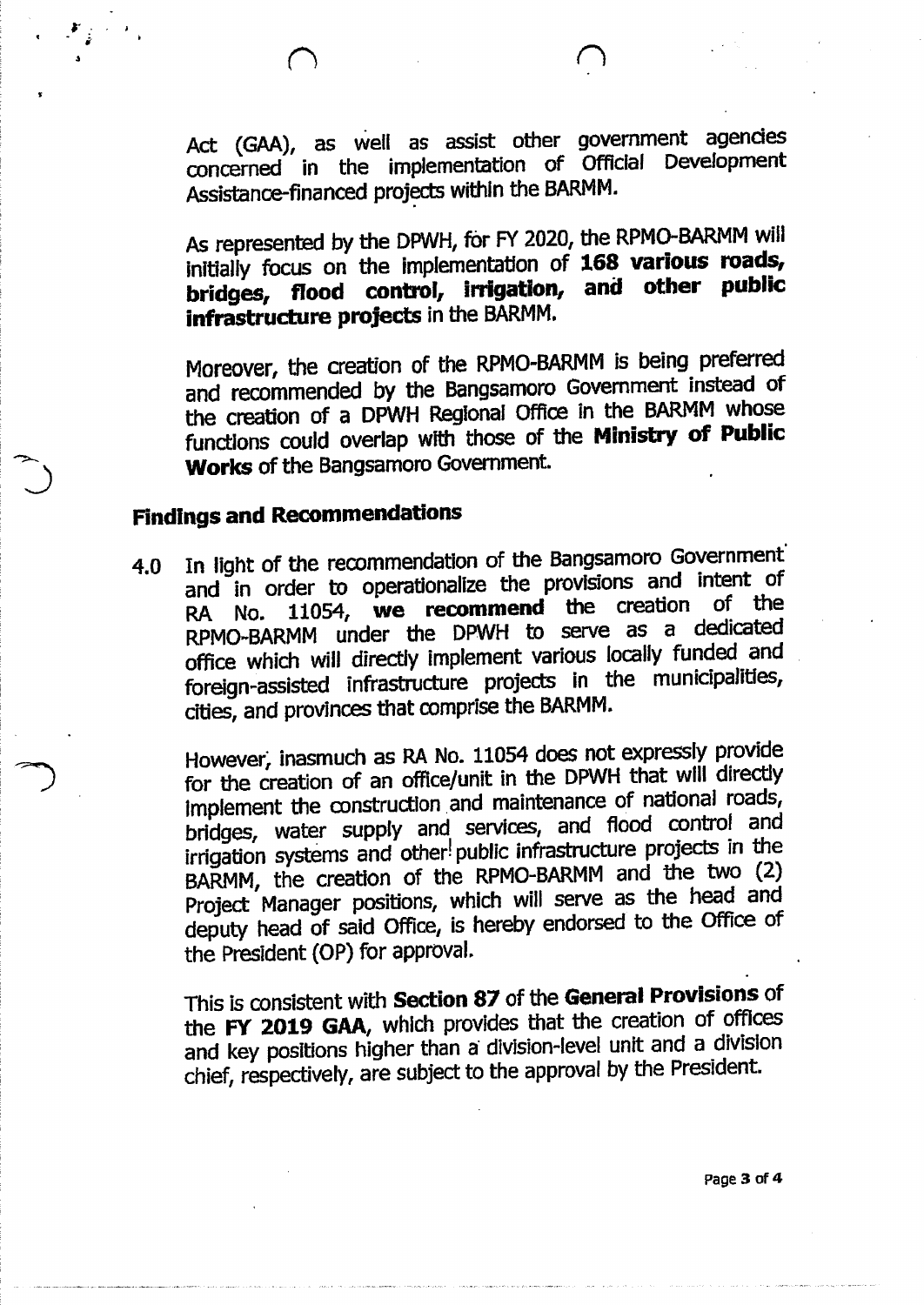5.0 For the President's

VENDEL E. AVISADO ملائكاته **APPROVED** 

PRESIDENT RODRIGO ROA DUTERTE

Date:

**DISAPPROVED** 

.<br>. بار المراجع المراجع المراجع المراجع المراجع المراجع المراجع المراجع المراجع المراجع المراجع المراجع المراجع<br>المراجع المراجع المراجع المراجع المراجع المراجع المراجع المراجع المراجع المراجع المراجع المراجع المراجع المرا •

> cc: Secretary MarkA.Villar Department of Public Works and Highways Bonifacio Drive, Port Area, Manila